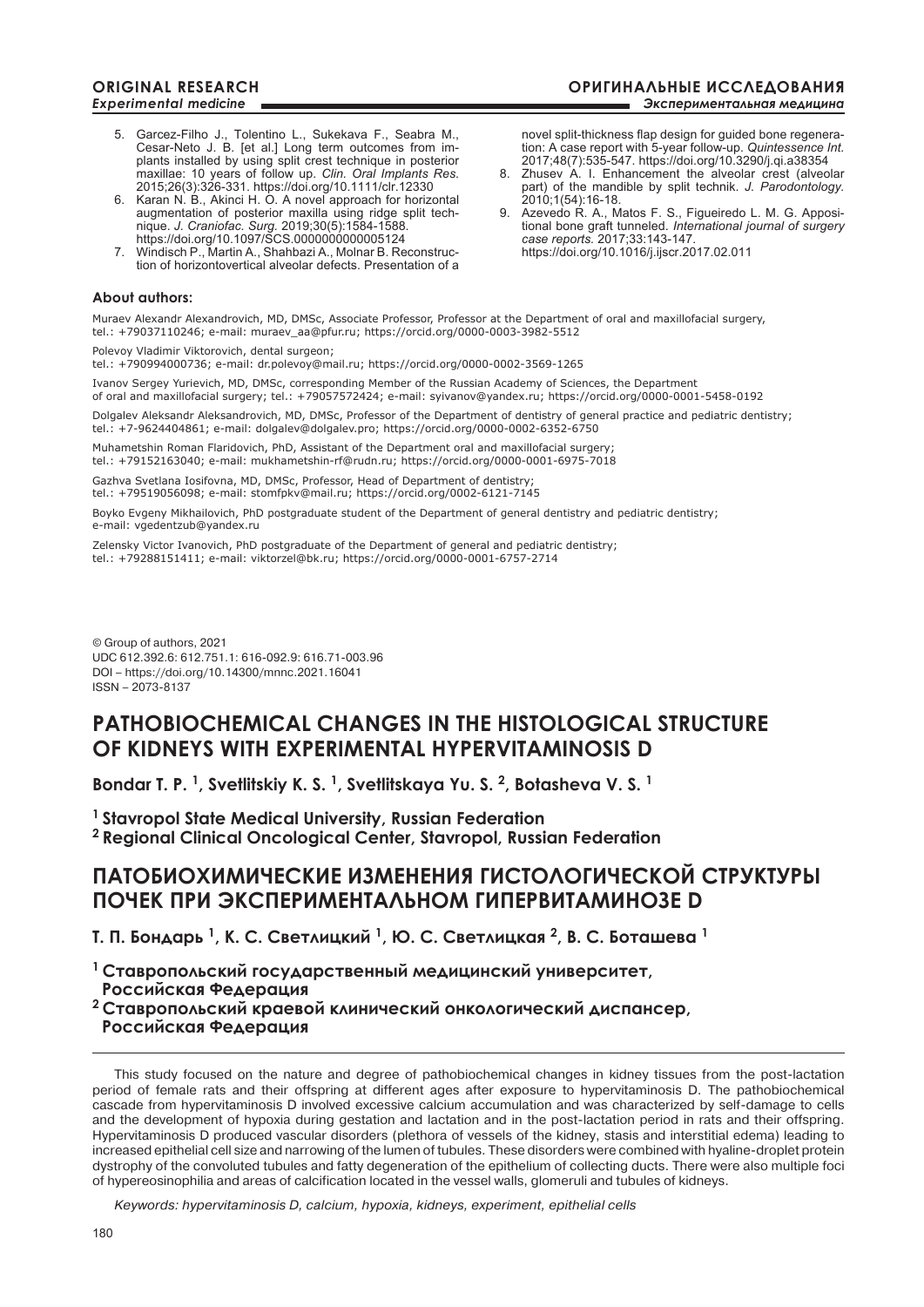В условиях эксперимента на лабораторных животных изучены характер и степень патобиохимических изменений в тканях почек у беременных и их потомства, в различные возрастные периоды, при интоксикации витамином D. Патобиохимический каскад избыточного накопления кальция, характеризующийся повреждением клеточных мембран и развитием гипоксии, у беременных лабораторных животных и их потомков проявлялся сосудистыми нарушения (полнокровие сосудов почки, стаз и интерстициальный отек), приводящими к увеличению эпителиальных клеток в размерах и сужению просвета канальцев. Эти нарушения сочетались с гиалиново-капельной белковой дистрофией извитых канальцев почек и жировой дистрофией эпителия собирательных трубочек. Установлены множественные очаги гиперэозинофилии и участки обызвествления, расположенные в стенке сосудов, в клубочках и канальцах почек.

*Ключевые слова: гипервитаминоз D, кальций, гипоксия, почки, эксперимент, эпителиальные клетки*

**For citation:** Bondar T. P., Svetlitskiy K. S., Svetlitskaya Yu. S., Botasheva V. S. PATHOBIOCHEMICAL CHANGES IN THE HISTOLOGICAL STRUCTURE OF KIDNEYS WITH EXPERIMENTAL HYPERVITAMINOSIS D. *Medical News of North Caucasus.*  2021;16(2):180-183. DOI – https://doi.org/10.14300/mnnc.2021.16041

**Для цитирования:** Бондарь Т. П., Светлицкий К. С., Светлицкая Ю. С., Боташева В. С. ПАТОБИОХИМИЧЕСКИЕ ИЗМЕНЕНИЯ ГИСТОЛОГИЧЕСКОЙ СТРУКТУРЫ ПОЧЕК ПРИ ЭКСПЕРИМЕНТАЛЬНОМ ГИПЕРВИТАМИНОЗЕ D. *Медицинский вестник Северного Кавказа*. 2021;16(2):180-183. DOI – https://doi.org/10.14300/mnnc.2021.16041

ATP – adenosine triphosphate 25(OH)D – 25-hydroxyvitamin D (calcidiol)

**Recent experimental work on deciphering**<br> **epidemiological studies have confirmed the proprietive of studies of studies the metabolism of vitamin D and large-scale essential role of active metabolites of vitamin D in maintaining health [1–3]. Views on the role of vitamin D have undergone significant evolution. It is known that an excess of vitamin D disrupts the function of many organs and systems, including kidney function, disrupting the glomerular and canaliculi apparatus (especially the proximal tubule) function, with a decrease in renal concentration function and glomerular filtration. Particular studies have targeted organs and tissues with receptors for vitamin D, and the genomic and extragenomic cellular effects of calcitriol, especially in children, starting with intrauterine development [4–6].** 

The purpose of this research was to determine the conditions of hypervitaminosis D in laboratory animals, and the nature and degree of pathobiochemical changes in kidney tissue in pregnant rats and their offspring at different ages during vitamin D toxicity.

**Material and methods.** White Wistar rats were used in this study. Twelve post-lactation period female rats with an average weight of 200.1±8.9 g and approximately the same age, and 42 offspring were examined. Hypovitaminosis D was established in 12 female rats. After pregnancy was confirmed and hypovitaminosis D was established, all animals received a therapeutic dose (5000 IU/day) of cholecalciferol during pregnancy and lactation. Each animal examined throughout pregnancy and lactation was kept isolated and in stationary vivarium conditions with free access to water and food, under natural temperature and light conditions, the same time of day and season. Rat offspring received vitamin D at a therapeutic dosage after transition to self-feeding (in the second age period). As a control for this model, the content of total 25(OH) D was evaluated by quantitative analysis, as well as the levels of biochemical markers of vitamin D metabolism and densitometry data. All animals exhibited biochemical changes that characterized hypervitaminosis D. The results and a detailed description of the experimental model were published earlier [7, 8].

To study the nature and degree of changes in the histological structure of the kidneys, standard methods of preparing, fixing and staining (hematoxylin and eosin) histological tissue sections were used. Histological examination of organs in the post-lactation period of female rats and their offspring was carried out at 30, 60 and 90 days after birth.

Statistical processing of the data obtained during the study was carried out using a standard software package for applied statistical analysis, STATISTICA 10 (StatSoft, USA). When statistically significant differences between the groups were found, post hoc comparisons were made using the Mann–Whitney test.

**Results and Discussion.** Our research into pathobiochemical changes in rats with experimental hypervitaminosis D has revealed the nature and severity of histological changes to the structure of kidney cells.

At the initial stages of the pathobiochemical cascade of hypervitaminosis D, the process of intracellular calcium accumulation begins, leading to an overload of mitochondria and an increase in catabolic processes, as well as the activation of anaerobic glycolysis, accumulation of lactic acid and activation of lipid peroxidation. The disappearance of ATP leads to a rapid swelling of epithelial cells, increasing their size and resulting in narrowing of lumen in the tubules. The epithelium of individual renal tubules contained cytoplasmic hyaline-like protein masses intensely stained with eosin (Fig. 1a). Dead mitochondria form masses consisting of lipids. Small and large drops of lipids were observed in the cytoplasm of epithelial cells of the collecting tubules (Fig. 1b), and fat drops occupied the entire cytoplasm of some epithelial cells. In the later cells, the nucleus was pyknotic and pushed to the periphery or completely destroyed.

Mild to moderate interstitial edema and vascular disorders, such as plethora and stasis (Fig. 1c), were early manifestations of hypoxia. Additionally, agranular cytoplasm was observed in epithelial of the renal tubules (Fig. 1d). In the kidneys of post-lactation female rats with hypervitaminosis D, multiple small foci of calcification were found and were most often localized in the glomeruli, tubules and vascular wall (Fig. 1e).

Thus, hypoxic-ischemic damage developed in the kidneys of rats exhibiting hypervitaminosis D during pregnancy and the lactation period, indicated by granularity of the cytoplasm and signs of hyaline-droplet protein dystrophy in the epithelium of convoluted tubules. Degeneration with small and large fatty droplets was observed in the epithelium of collecting tubules on the entire surface of the kidney, and small foci of calcification were located in blood vessel walls in the glomeruli and tubules.

At 30 days after birth, offspring from dams with vitamin D toxicity exhibited normal kidney histology, although minor vascular disorders were revealed, as well as areas with hypereosinophilia in the epithelium of convoluted tubules (Fig. 2).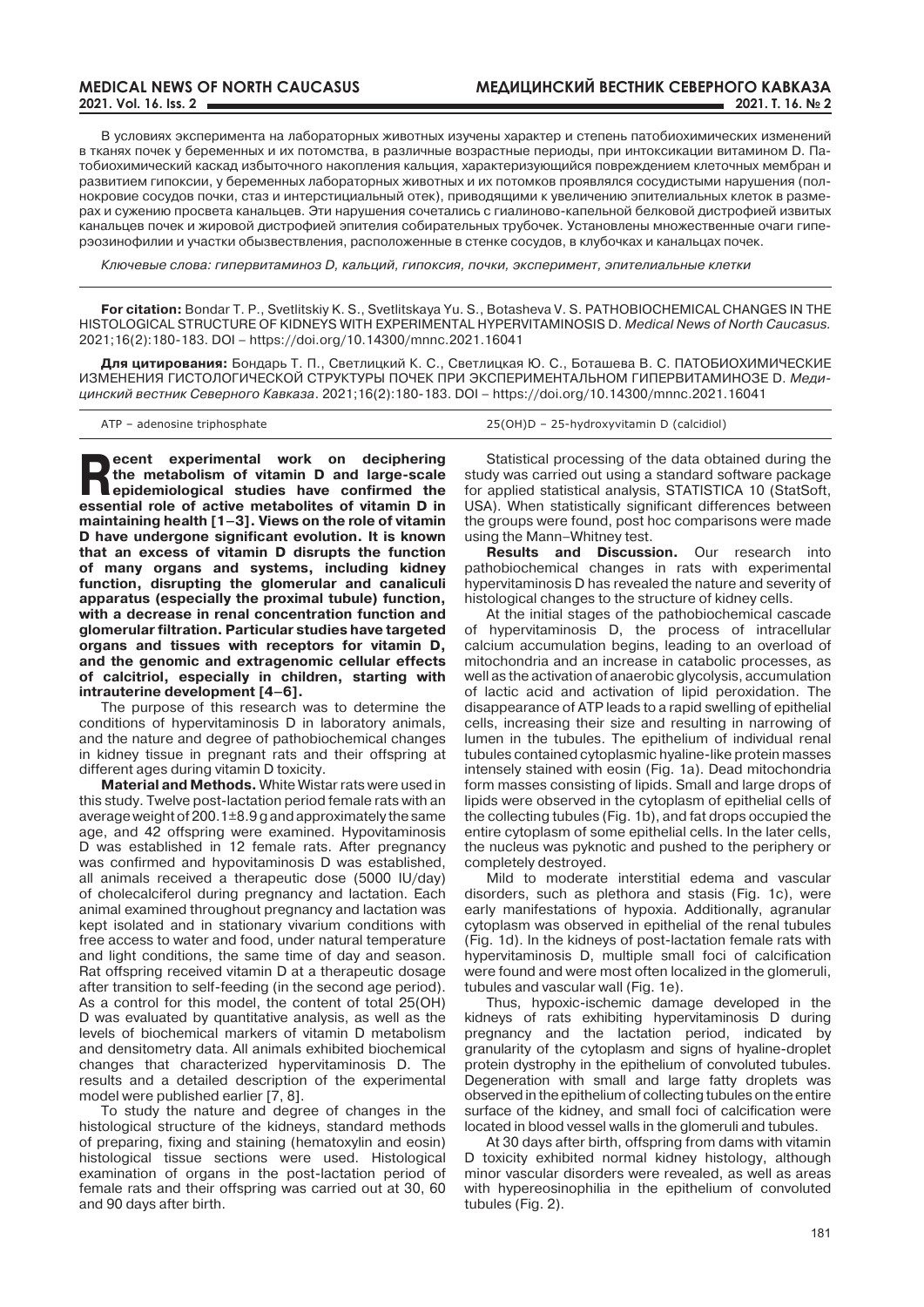#### **ОРИГИНАЛЬНЫЕ ИССЛЕДОВАНИЯ** Экспериментальная медицина



*fig. 1.* Influence of hypervitaminosis D on the histological structure of kidney cells in rats in the post-lactation period: a) hyaline-drop protein dystrophy of the epithelium of convoluted tubules; b) fatty degeneration of the epithelium of collecting tubules; c) blood vessels of kidney stasis; d) granularity of the epithelial cytoplasm in renal tubules; e) small foci of calcification. Hematoxylin and eosin staining, ×400



*fig. 2*. Foci of hypereosinophilia in the epithelium of renal tubules in rat offspring 30 days of age. Hematoxylin and eosin staining, ×400

At 60 days after birth, vascular disorders persisted in the kidneys of offspring, in addition to plethora and stasis, and large aggregates of erythrocytes. The epithelial cytoplasm of convoluted tubules became homogeneous, but granularity remained in places. Proteinaceous and dense hyaline casts were visible in the lumen of tubules, as well as basophilic conglomerates consisting of calcareous masses (Fig. 3a). At 90 days after birth, widespread vascular disorders were found in the kidneys. The epithelium of renal tubules was homogeneous and large foci of hypereosinophilia, together with areas of calcification, were found in blood vessel walls (Fig. 3b).

Thus, experimental rat offspring at 30 days of age exhibited insignificant pathological changes in the kidneys, although there were vascular disorders and foci of cytoplasmic hypereosinophilia. In offspring at 60 days of age, these changes intensified and calcium conglomerates were found in the lumen of tubules. In 90-day-old experimental rats, foci of calcification appeared in the blood vessel walls.

There have been no studies examining the pathobiochemical changes in kidneys as a result of prolonged use of various dosages of vitamin D by pregnant women and their offspring. There is disagreement on the use of adequate doses of vitamin D, not only at different ages, but also during intrauterine development. In particular, the lack of work on the safe use of vitamin D has been noted by some international authors [9].

However, in an earlier study, nephrosclerosis and microcalcifications were observed in a 54-year-old man who took a daily dose of 8000– 12000 IU vitamin D by mistake every day for 2.5 years [10]. These findings were consistent with the pathobio-

chemical changes obtained in our study.

In the current work, it is impossible to exclude the direct effect of hypercalcemia, which presents as significant damage to kidney tissues, such as deep dystrophic changes against the background of pronounced vascular plethora, and hypereosinophilia. The current data support the results of previous studies carried out by V. I. Strukov [11], showing that the kidneys of white rats displayed the phenomena of necronephrosis (death of the epithelium of convoluted tubules with signs of karyolysis), deposition of calcium salts, and electron microscopic examination showing a decrease in the amount mitochondria and the appearance of calcium salts in mitochondria.

**Conclusions.** By establishing hypervitaminosis D in pregnant and lactating female rats and examining their offspring at progressive age periods, this study revealed temporal pathobiochemical changes in the histological structure of the kidneys. The pathobiochemical cascade of excessive calcium accumulation inside cells, a decrease in energy metabolism, an increase in the permeability of cell membranes along with cellular acidosis and activation of lipid peroxidation, all characterize a biochemical adaptation to hypoxia. The kidneys of post-lactation rats with hypervitaminosis D were characterized by moderate vascular disorders, hyaline droplet degeneration in the epithelium of convoluted tubules and fatty degeneration of epithelium of collecting ducts. In addition, foci of cal-